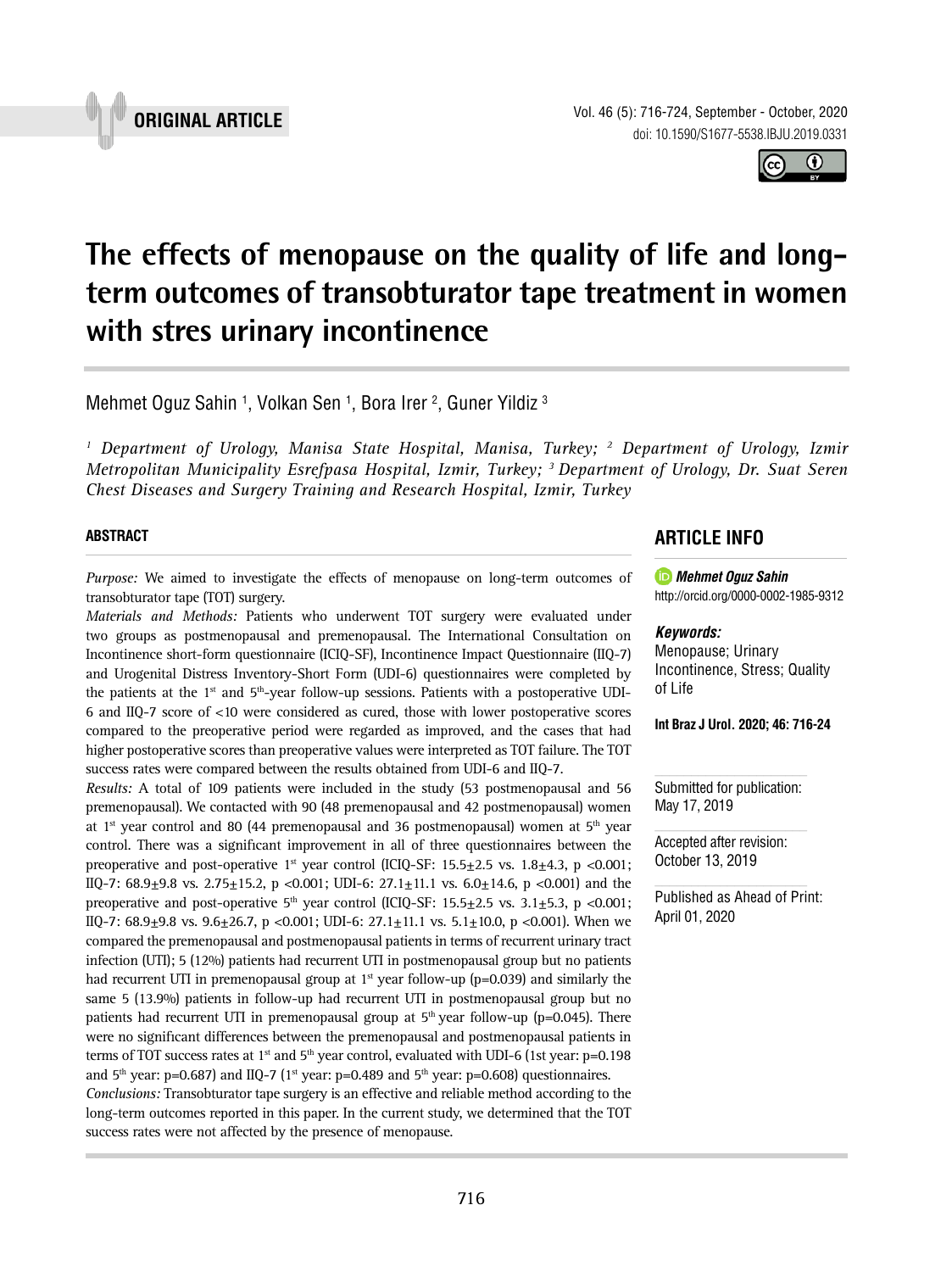#### **INTRODUCTION**

Urinary incontinence (UI) has been defined as involuntary urine loss by the International Continence Society (ICS) (1). Risk factors for UI include age, obesity and excess adipose tissue, parity, pregnancy, hormone replacement therapy for menopause, ethnicity and race, hysterectomy, dietary factors, socioeconomic status, smoking, physical activity, and comorbidities (diabetes, urinary tract infection (UTI), cognitive disorder, ischemic heart disease, physical disorders, and depression) (1, 2). Stress urinary incontinence (SUI), one of the most common types of UI, occurs when the bladder pressure exceeds urethral resistance due to increased abdominal pressure in exercise, sneezing, or coughing, and its prevalence ranges from 4 to 35% in the literature (3, 4). Transobturator tape (TOT) treatment was first described in 2001 and presents as an alternative to the mid-urethral sling technique, in which the synthetic mesh is inserted through the obturator foramen (5).

With menopause and advancing age, all urogynecologic disorders have been shown to increase. Menopause results in the reduction of the maximal urethral closure pressure. At the same time, bladder capacity and detrusor pressure during voiding is significantly decreased in the elderly population (6). On the other hand, estrogen receptors have been identified along the pelvic floor trigone and uterosacral ligaments including the urethra, vagina and bladder, and estrogen loss was often associated with urogenital atrophy and urinary symptoms after menopause (7). Stress urinary incontinence is more commonly seen among postmenopausal patients, and studies in the literature have reported different results in term of the success and complication rates of TOT surgery in premenopausal and postmenopausal patients (8, 9).

In this study, we aimed to investigate the effects of menopause on the long-term outcomes of the TOT operation, which is defined as a minimally invasive technique.

#### **MATERIALS AND METHODS**

After obtaining the approval of the local ethics committee, patients who underwent suburethral vaginal TOT surgery due to SUI in our urology clinic between January 2008 and June 2013 were retrospectively reviewed. Patients were evaluated under two groups as postmenopausal and premenopausal before the TOT operation. Life style changes including weight loss and pelvic muscle exercises were offered before and after the TOT surgery. Demographic characteristics of the patients, International Consultation on Incontinence short-form questionnaire (ICIQ-SF), Urogenital Distress Inventory-Short Form (UDI-6) and Incontinence Impact Questionnaire (IIQ-7) questionnaire results, examination findings, stress test (MMK: Marshall-Marchetti-Krantz), Q-tip test, operation results, and complications were noted. Patients who previously had surgery for UI or pelvic organ prolapse, those having a marked neurological disease, urgency urinary incontinence (UUI), or cystocele or rectocele at the degree that would require surgical repair, and those who were using medication that made them prone to bleeding and the patients who were premenopausal before the surgery and then became menopausal during the time interval of study were excluded from the study. None of the patients with menopause took any hormonal therapy in their follow-up. TOT operation decision was scheduled for patients that had no preoperative pathology according to the urodynamic testing, a Q-tip test result of >30 degrees, and a positive stress test result. All operations were performed using the outside-in method under spinal anesthesia. Polypropylene mesh (Unitape T-Promedon®) was used as the TOT material during the operation. Cystoscopy was not routinely performed to all patients.

Urogynecologic examinations were performed on the patients. Q-tip angle, MMK test, operation success, and per-operative complications were recorded. The Turkish versions of the ICIQ-SF, IIQ-7 and UDI-6 questionnaires, which had been previously validated, were completed by the patients again at the first- and fifth-year follow-up sessions (10, 11). The outcomes of the operation were classified according to the subjective evaluations of the patients through the questionnaires: Patients with a postoperative UDI-6 and IIQ-7 score of <10 were considered as cured, those with lower postoperative scores compared to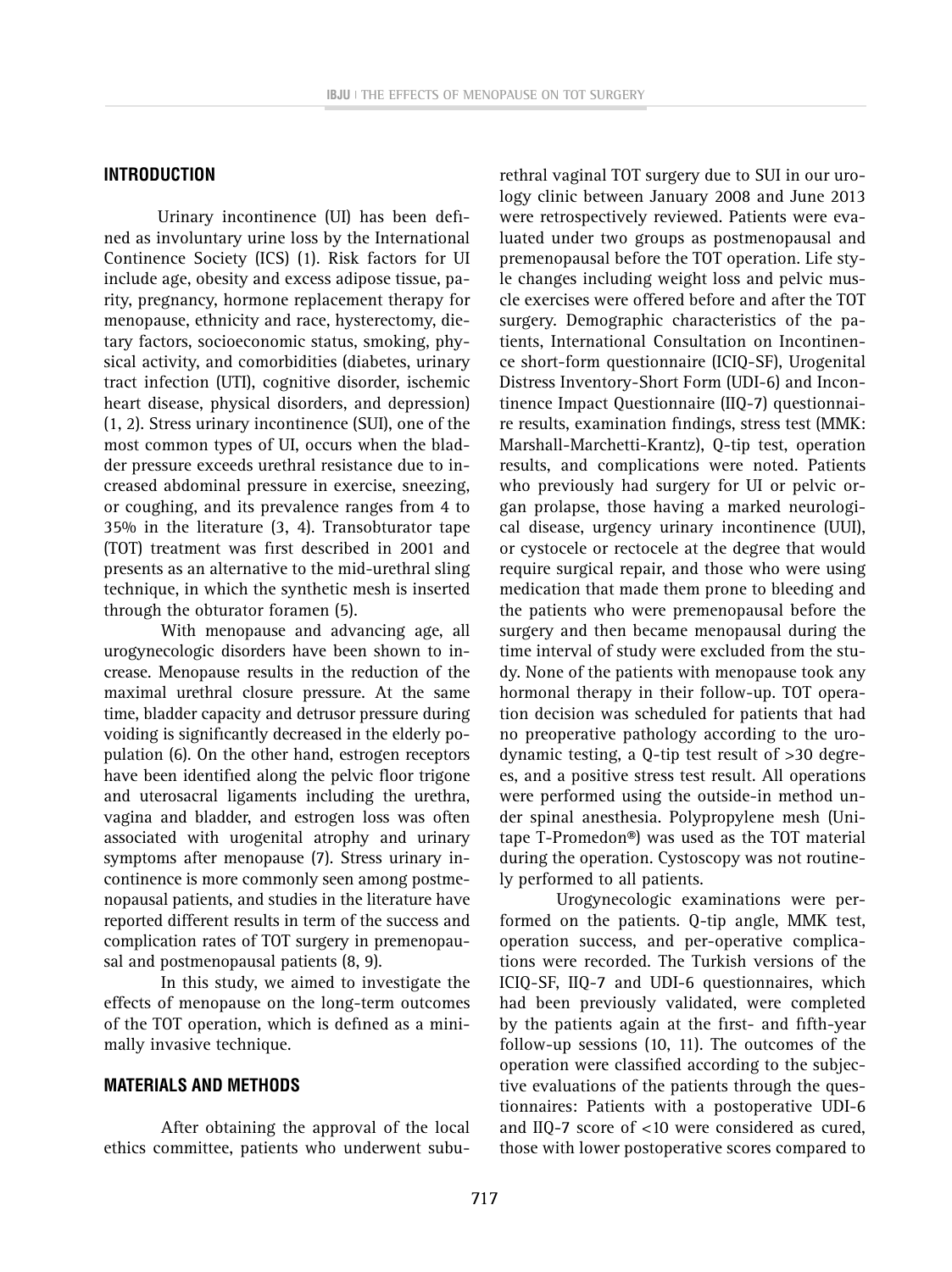the preoperative period were regarded as improved, and the cases that had higher postoperative scores than preoperative values were interpreted as TOT failure (12). The overall success rate of TOT was defined as sum of the cure and improvement rates. TOT success rates were compared between the groups at  $1<sup>st</sup>$  and  $5<sup>th</sup>$  year outcomes.

Data were analyzed using the Statistical Package for Social Sciences (SPSS, Inc., Chicago IL) version 22 and expressed as mean±standard deviation, number (n) and percentage (%) values. In the comparison of categorical variables between the groups, the  $\mathrm{X}^{\scriptscriptstyle{2}}$  test and Student's t-test were employed to compare continuous variables. A p value of 0.05 was considered to be statistically significant.

#### **RESULTS**

A total of 109 patients were included in the study and their mean age was  $52.4 \pm 10.1$  (27-76) years. There were 53 postmenopausal (48.6%) and 56 premenopausal (51.4%) women. The mean body mass index (BMI) of the patients was  $26.2+4.0$  $(20.2 - 34.4)$  kg/m<sup>2</sup>. The mean Q-tip test angle was  $57.0 \pm 17.1$  (30-90) degrees and the mean follow-up period was  $74.4 \pm 46.2$  (1-138) months. The mean operation time was 29.7±9.7 (12-60) minutes, and the mean hospitalization time was  $1.2+0.5$  (1-3) days. For all patients, the cough (MMK) test was positive and UUI was negative. We contacted with 90 (48 premenopausal and 42 postmenopausal) women at 1<sup>st</sup> year control and 80 (44 premenopausal and 36 postmenopausal) women at 5<sup>th</sup> year control (Figure-1).

The overall success rate of TOT procedure was detected as 93.3% at  $1<sup>st</sup>$  year follow-up and 88.8% at  $5<sup>th</sup>$  year follow-up according to both IIQ-7 and UDI-6 questionnaires. There was no significant difference between the success rates of premenopausal and postmenopausal patients at 1st year follow-up (93.7% vs. 92.9%, p=0.865) and  $5^{th}$ year follow-up (90.9% vs. 86.1%, p=0.499) (Table-1). The cure rates were also similar between the premenopausal and postmenopausal patients

Figure 1 - The first-year and fifth-year distribution of the patients that underwent TOT surgery.

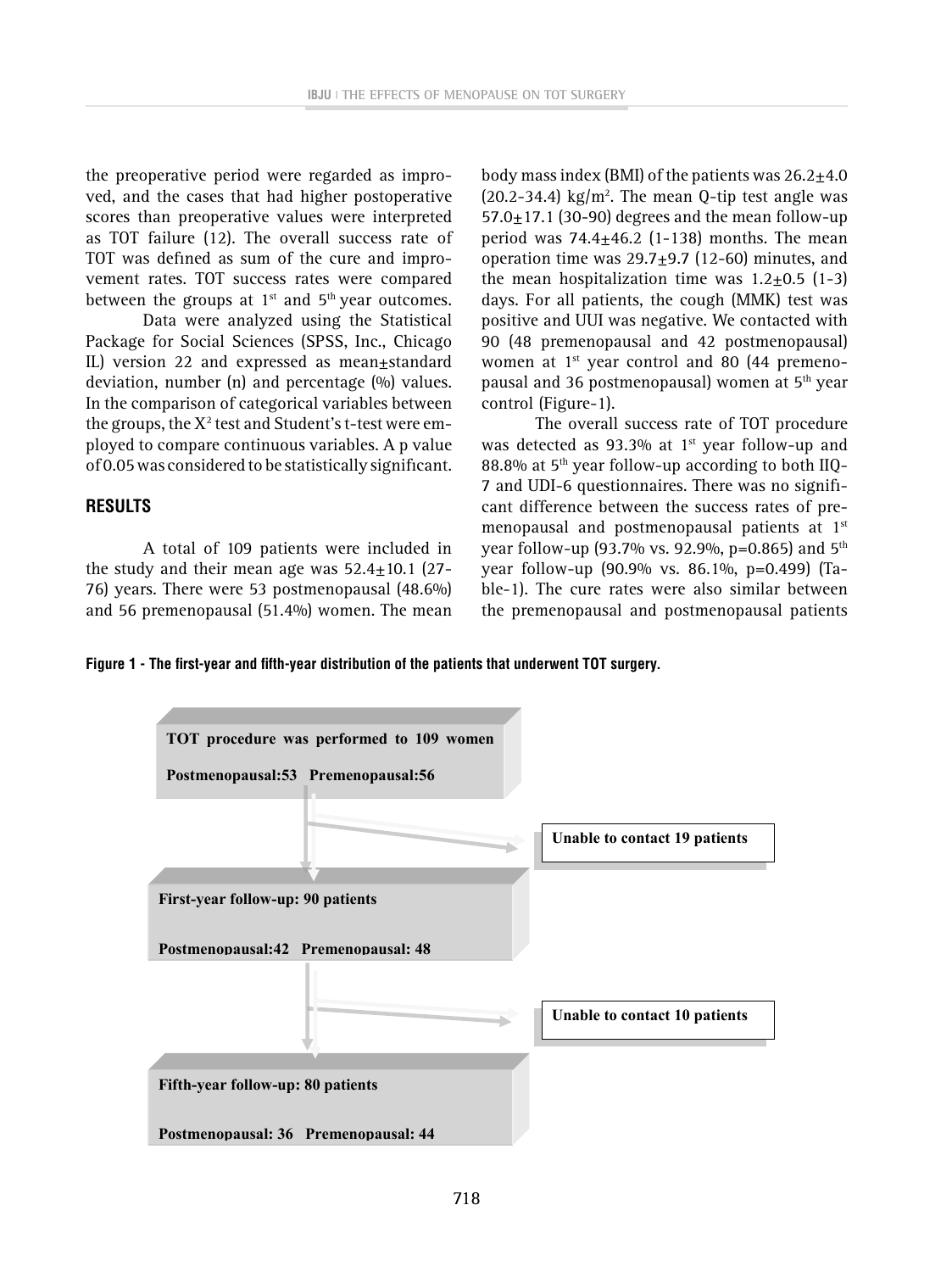|                | Postoperative 1st year<br>(90 patients; 48 premenopausal, 42 postmenopausal) |            |       |             |                | Postoperative 5th year<br>(80 patients; 44 premenopausal, 36 postmenopausal) |             |            |       |                    |                  |                  |
|----------------|------------------------------------------------------------------------------|------------|-------|-------------|----------------|------------------------------------------------------------------------------|-------------|------------|-------|--------------------|------------------|------------------|
| $IIQ-7$        | Failure                                                                      | Cure       | $P^*$ | Improvement | <b>Success</b> | $P^{\star\star}$                                                             | Failure     | Cure       | $P^*$ | Improvement        | <b>Success</b>   | $P^{\star\star}$ |
|                | $6(6.7\%)$                                                                   | 73 (81.1%) |       | 11 (12.2%)  | 84 (93.3%)     |                                                                              | $9(11.2\%)$ | 58 (72.5%) |       | 13 (16.3%)         | 71<br>$(88.8\%)$ |                  |
| Postmenopausal | $3(7.1\%)$                                                                   | 33 (78.6%) |       | 6(14.3%)    | 39 (92.9%)     |                                                                              | $5(13.9\%)$ | 25 (69.4%) |       | 6(16.7%)           | 31<br>$(86.1\%)$ |                  |
| Premenopausal  | $3(6.3\%)$                                                                   | 40 (83.3%) | 0.821 | $5(10.4\%)$ | 45 (93.7%)     | 0.865                                                                        | $4(9.1\%)$  | 33 (75.0%) | 0.485 | $7(15.9\%)$        | 40<br>$(90.9\%)$ | 0.499            |
|                | Failure                                                                      | Cure       | $P^*$ | Improvement | Success        | $P^{\star\star}$                                                             | Failure     | Cure       | $P^*$ | Improvement        | Success          | $P^*$            |
| UDI-6          | $6(6.7\%)$                                                                   | 57 (63.3%) |       | 27 (30.0%)  | 84 (93.3%)     |                                                                              | $9(11.2\%)$ | 58 (72.5%) |       | 13 (16.3%)         | 71<br>$(88.8\%)$ |                  |
| Postmenopausal | $3(7.1\%)$                                                                   | 23 (54.8%) |       | 16 (38.1%)  | 39 (92.9%)     | 0.865                                                                        | $5(55.6\%)$ | 25 (69.4%) |       | 6(16.7%)           | 31<br>$(86.1\%)$ | 0.499            |
| Premenopausal  | $3(6.3\%)$                                                                   | 34 (70.8%) | 0.648 | 11 (22.9%)  | 45 (93.7%)     |                                                                              | 4 (44.4%)   | 33 (75.0%) |       | 0.485<br>7 (15.9%) | 40<br>$(90.9\%)$ |                  |

| Table 1 - Comparison of the cure and success rates of postmenopausal and premenopausal groups in terms of the first-year |  |  |
|--------------------------------------------------------------------------------------------------------------------------|--|--|
| and fifth-year outcomes according to IIQ7 and UDI-6.                                                                     |  |  |

**IIQ-7** = Incontinence Impact Questionnaire; **UDI-6**: Urogenital Distress Inventory-Short Form.

**\*** = Chi-square test; p values show the comparison of the premenopausal and postmenopausal patients according to failure and cure rates.

**\*\*** = Chi-square test; p values show the comparison of the premenopausal and postmenopausal patients according to failure and success rates.

according to IIQ-7 (83.3% vs. 78.6%, p=0.821) and UDI-6 (70.8% vs. 54.8%, p=0.648) at 1<sup>st</sup> year; IIQ-7 (75.0% vs. 69.4%, p=0.485) and UDI-6 (75.0% vs. 69.4%, p=0.485) at  $5<sup>th</sup>$  year follow-up (Table-1).

When we compared the premenopausal and postmenopausal patients in terms of recurrent urinary tract infection (UTI); 5 (12%) patients had recurrent UTI in postmenopausal group but no patients had recurrent UTI in premenopausal group at  $1<sup>st</sup>$  year follow-up (p=0.039) and similarly the same 5 (13.9%) patients on follow-up had recurrent UTI in postmenopausal group but no patients had recurrent UTI in premenopausal group at  $5<sup>th</sup>$  year follow-up (p=0.045). No new recurrent UTI was added between  $1<sup>st</sup>$  and  $5<sup>th</sup>$  year follow-up. While 22 (20.2%) women had urgency in the preoperative period, the postoperative new urgency was observed in three patients  $(3.3\%)$  in 1<sup>st</sup> year and 11 patients (13.8%) in  $5<sup>th</sup>$  year. In addition, no UUI was found in the preoperative period whereas UUI was observed to newly develop in five patients (5.6%) in the first-year and 11 (13.8%) patients in the fifth-year follow-up.

There was a significant improvement in all of the three questionnaires between the preoperative and post-operative  $1<sup>st</sup>$  year control (ICIQ-SF: 15.5 $\pm$ 2.5 vs. 1.8 $\pm$ 4.3, p < 0.001; IIQ-7: 68.9 $\pm$ 9.8 vs. 2.75±15.2, p <0.001; UDI-6: 27.1±11.1 vs.  $6.0 \pm 14.6$ , p < 0.001) and the preoperative and post--operative  $5<sup>th</sup>$  year control (ICIQ-SF: 15.5 $\pm$ 2.5 vs. 3.1+5.3, p < 0.001; IIQ-7: 68.9+9.8 vs. 9.6+26.7, p  $\leq 0.001$ ; UDI-6: 27.1 $\pm$ 11.1 vs. 5.1 $\pm$ 10.0, p  $\leq 0.001$ ). The preoperative Q-tip test angles were significantly lower in the postoperative  $1<sup>st</sup>$  and  $5<sup>th</sup>$  years (p <0.001), which is an indication of the efficacy and permanence of the positive outcomes of the operation (Table-2).

There was no significant difference between the postmenopausal and premenopausal patients in terms of BMI, Q-tip angle, follow-up duration, operation time, and hospitalization time according to the evaluations undertaken in the  $1<sup>st</sup>$ and  $5<sup>th</sup>$  years (p  $>$ 0.05) (Table-3). Three postmenopausal and two premenopausal women had a positive result in the cough test in the  $1<sup>st</sup>$  year, with no statistically significant difference (p=0.564). At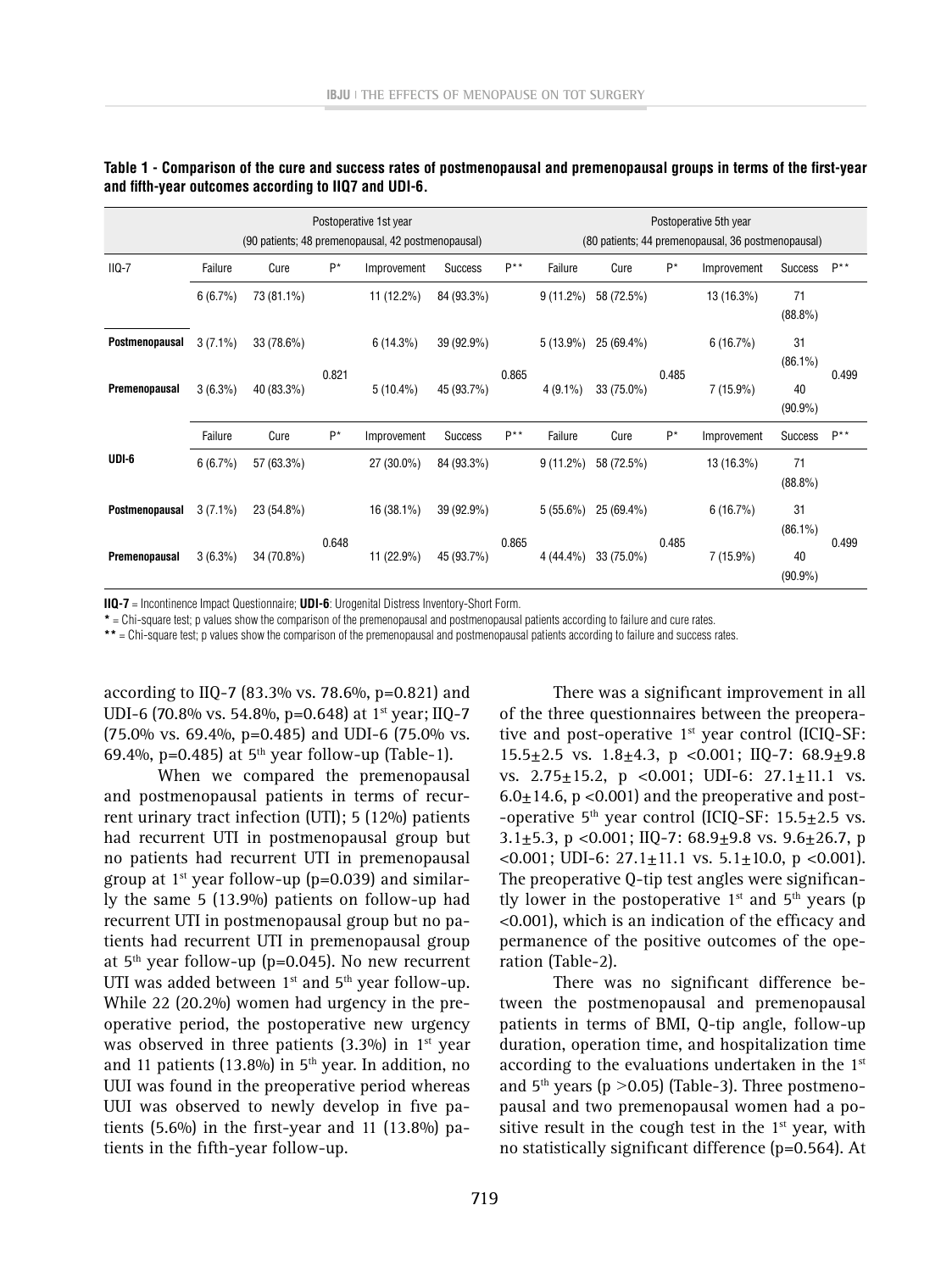|                     | Preoperative<br>$(n=109)$ | Postoperative 1 <sup>st</sup> year<br>$(n=90)$ | Postoperative 5 <sup>th</sup> year<br>$(n=80)$ | $P^*$   |
|---------------------|---------------------------|------------------------------------------------|------------------------------------------------|---------|
| <b>MMK</b> test     | $0(0\%)$                  | 85 (94.4%)                                     | 73 (91.3%)                                     | < 0.001 |
| $Q$ tip $(°)$       | $57.0 \pm 17.1$           | $17.1 \pm 12.5$                                | $19.8 \pm 15.9$                                | < 0.001 |
| <b>SUI symptoms</b> | 109 (100%)                | 6(6.7%)                                        | $9(11,3\%)$                                    | < 0.001 |
| De-novo UUI         | $\overline{\phantom{a}}$  | $5(5.6\%)$                                     | 11 (13.8%)                                     | -       |
| ICIO-SF             | $15.5 \pm 2.5$            | $1.8 + 4.3$                                    | $3.1 \pm 5.3$                                  | < 0.001 |
| $IIQ-7$             | $68.9 + 9.8$              | $2.75 \pm 15.2$                                | $9.6 \pm 26.7$                                 | < 0.001 |
| UDI-6               | $27.1 \pm 11.1$           | $6.0 \pm 14.6$                                 | $5.1 \pm 10.0$                                 | < 0.001 |

**Table 2 - The comparison of the questionnaires scores, UI symptoms and physical examination results of patients according**  the follow - up years (preoperative vs postoperative 1<sup>st</sup> year and preoperative vs postoperative 5<sup>th</sup> year).

**MMK** = Marshall-Marchetti-Krantz; **SUI** = Stress urinary incontinence; **UUI** = Urge urinary incontinence; **ICIQ-SF** = International Consultation on Incontinence short-form questionnaire; **IIQ-7** = Incontinence Impact Questionnaire; **UDI-6** = Urogenital Distress Inventory-Short Form.

\*= p values show both of the comparison of preoperative vs postoperative 1st year and preoperative vs postoperative 5th year outcomes.

5th year of follow-up, premenopausal group had 3 patients with positive cough test, while post-menopausal group had four. The difference was not significant (p=0.419). Concerning systemic diseases, there was no difference between the  $1<sup>st</sup>$  year and  $5<sup>th</sup>$  year results of the groups (p=0.734 and p=0.838, respectively) (Table-3).

There was no significant difference between the postmenopausal and premenopausal groups in terms of the  $1<sup>st</sup>$  and  $5<sup>th</sup>$  year complication rates  $(p=0.156$  and  $p=0.172$ , respectively). In the peroperative period, four women (3.7%) had bleeding that resulted in a blood loss of greater than 200mL and only one (0.9%) required erythrocyte suspension transfusion. All four patients were premenopausal. Bladder injuries were found in two (1.8%) women; thus, for these cases, the catheter was withdrawn seven days later and the treatment was initiated. Both these patients were postmenopausal. Except for two women with bladder injuries, all catheters were withdrawn on the first postoperative day.

In the early postoperative period, two patients had acute urinary retention (AUR), and kept the urinary catheter for 7 days. They had no other issues during follow-up. Both women that developed AUR were in the premenopausal group. Among the late postoperative complications evaluated, there was no difference between the post-

menopausal and premenopausal groups in terms of de novo urgency, de novo UUI, dyspareunia, perineal pain, and vaginal discharge in  $1<sup>st</sup>$  and  $5<sup>th</sup>$ year follow-ups ( $p > 0.05$ ) (Table-3).

#### **DISCUSSION**

Urinary incontinence constitutes an important sociocultural health problem with high prevalence. Considering that the quality of life has attained more importance and the average life expectancy has extended, SUI treatment will become more valuable in the coming years with the increased number of geriatric individuals.

Studies showing the effects of menopause on various surgical techniques applied in the treatment of SUI report different results. While some emphasize the negative effects of menopause, others suggest that there is no such effect. In 2010, Rechberger et al. concluded that both menopause and aging had a detrimental effect on the ultimate outcome of both retropubic and transobturator sling due to the development of textural and hormonal changes (13). The study undertaken by Polat et al. confirms this finding, they found no significant difference in the mean operation time, length of hospital stay or intraoperative and postoperative complications, but noted that the premenopausal women were more satisfied with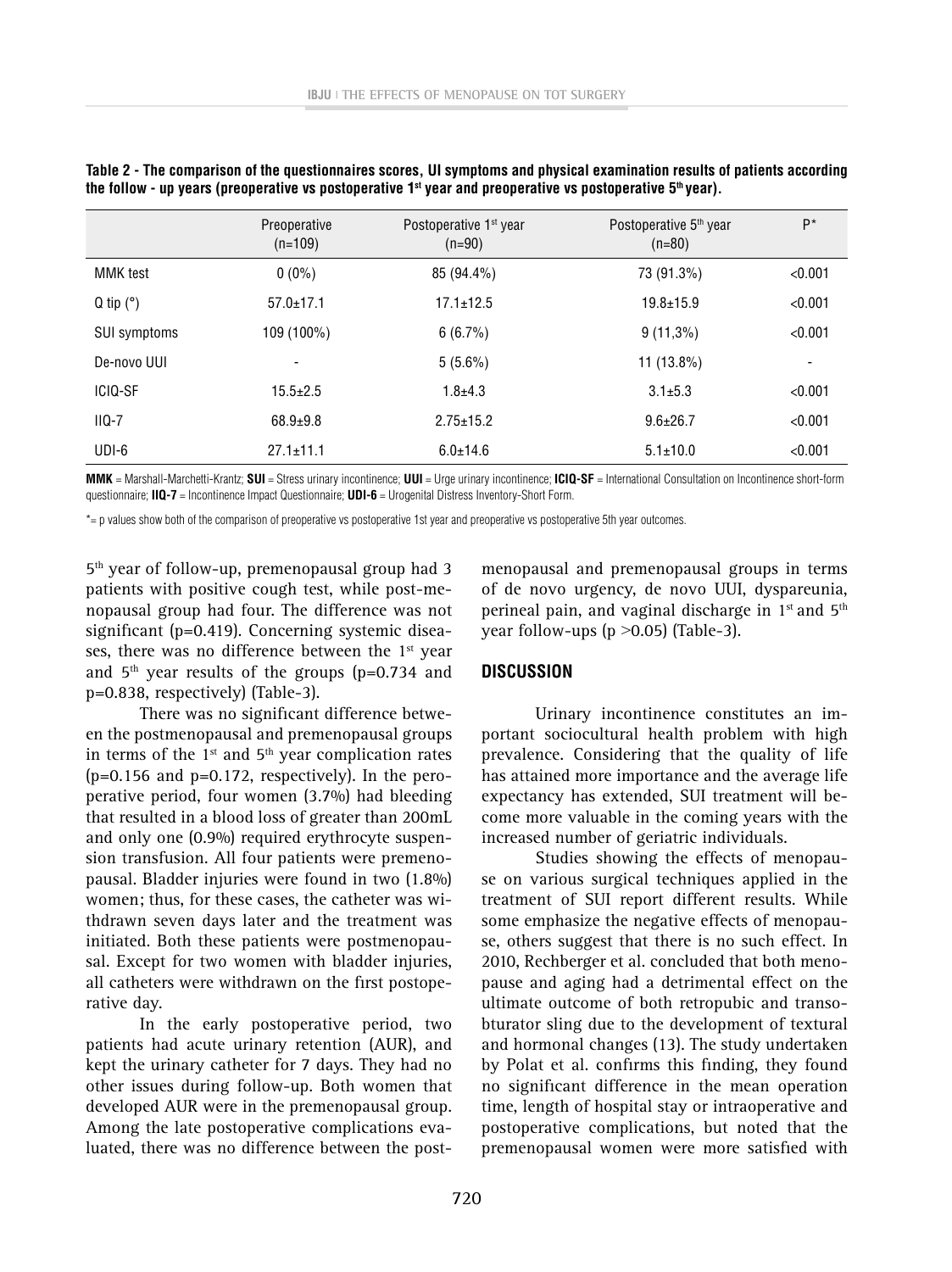|                              |                                 | Postoperative 1.st year<br>$(n=90)$ |       | Postoperative 5.th year<br>$(n=80)$ |                               |       |  |
|------------------------------|---------------------------------|-------------------------------------|-------|-------------------------------------|-------------------------------|-------|--|
|                              | Premenopausal<br>$n=48(53.3\%)$ | Postmenopausal<br>$n=42(46.7%)$     | P     | Premenopausal<br>$n=44(55%)$        | Postmenopausal<br>$n=36(45%)$ | P     |  |
| BMI (kg/m <sup>2</sup> )     | $27.1 \pm 4.2$                  | $26.6 \pm 3.6$                      | 0.370 | $27.2 + 4.2$                        | $26.3 \pm 3.6$                | 0.234 |  |
| Follow-up time (months)      | $94.8 \pm 33.1$                 | 83.6±37.7                           | 0.148 | $102.3 \pm 22.5$                    | $95.5 \pm 25.2$               | 0.210 |  |
| Operation time (min)         | $29.7 \pm 10.6$                 | $29.5 + 9.0$                        | 0.931 | $29.5 \pm 10.8$                     | $29.6 + 9.7$                  | 0.978 |  |
| Hospitalization (days)       | $1.2 + 0.6$                     | $1.1 \pm 0.3$                       | 0.264 | $1.3 + 0.6$                         | $1.1 \pm 0.3$                 | 0.200 |  |
| <b>Co-morbidities</b>        |                                 |                                     |       |                                     |                               | 0.838 |  |
| No                           | 26 (54.2%)                      | 27 (64.3%)                          | 0.734 | 24 (54.5%)                          | 22 (61.1%)                    |       |  |
| <b>Diabetes Mellitus</b>     | 8(16.7%)                        | $5(11.9\%)$                         |       | $7(15.9\%)$                         | $5(13.9\%)$                   |       |  |
| Hypertension                 | $5(10.4\%)$                     | $4(9.5\%)$                          |       | $5(11.4\%)$                         | $4(11.1\%)$                   |       |  |
| Thyroid diseases             | $3(6.3\%)$                      | $3(7.1\%)$                          |       | $2(4.5\%)$                          | $3(8.3\%)$                    |       |  |
| COPD                         | $4(8.3\%)$                      | $1(2.4\%)$                          |       | $4(9.1\%)$                          | $1(2.8\%)$                    |       |  |
| <b>Complications</b>         |                                 |                                     |       |                                     |                               | 0.172 |  |
| No                           | 42 (87.5%)                      | 40 (95.2%)                          | 0.156 | 40 (90.1%)                          | 34 (94.4%)                    |       |  |
| Bleeding                     | $4(8.3\%)$                      | $0(0.0\%)$                          |       | $3(6.8\%)$                          | $0(0.0\%)$                    |       |  |
| Acute urinary<br>retention   | $2(4.2\%)$                      | $0(0.0\%)$                          |       | $1(2.3\%)$                          | $0(0.0\%)$                    |       |  |
| <b>Bladder injury</b>        | $0(0.0\%)$                      | $2(4.8\%)$                          |       | $0(0.0\%)$                          | $2(5.6\%)$                    |       |  |
| $MMK(+)$                     | $2(4.2\%)$                      | $3(7.1\%)$                          | 0.564 | $4(9.1\%)$                          | $3(8.3\%)$                    | 0.419 |  |
| $Q$ tip $(°)$                | $16.4 \pm 13.0$                 | $17.9 \pm 11.9$                     | 0.571 | $19.7 \pm 16.1$                     | $19.9 \pm 16.0$               | 0.955 |  |
| $SUI(+)$                     | $3(6.3\%)$                      | $3(7.1\%)$                          | 0.542 | $4(9.1\%)$                          | $5(13.9\%)$                   | 0.319 |  |
| De-novo urgency              | $2(4.2\%)$                      | $1(2.4\%)$                          | 0.550 | $5(11.4\%)$                         | 6(16.7%)                      | 0.344 |  |
| De-novo urge<br>incontinence | $3(6.3\%)$                      | $2(4.8\%)$                          | 0.564 | $5(11.4\%)$                         | 6(16.7%)                      | 0.332 |  |
| <b>Recurrent UTI</b>         | $0(0.0\%)$                      | $5(12.0\%)$                         | 0.039 | $0(0.0\%)$                          | $5(13.9\%)$                   | 0.045 |  |
| Dyspareunia                  | 6(12.5%)                        | $3(7.1\%)$                          | 0.314 | $5(11.4\%)$                         | $2(5.6\%)$                    | 0.307 |  |
| UDI-6                        | $7.1 \pm 13.0$                  | $10.7 \pm 18.1$                     | 0.274 | $9.8 + 16.8$                        | $12.8 + 19.8$                 | 0.453 |  |
| $IIQ-7$                      | $7.6 \pm 18.7$                  | $10.9 \pm 20.3$                     | 0.421 | $15.1 \pm 30.3$                     | $17.5 \pm 24.9$               | 0.699 |  |
| ICIQ-SF                      | $1.8 + 4.6$                     | $1.8 + 4.0$                         | 0.984 | $2.9 + 5.9$                         | $3.3 + 4.8$                   | 0.776 |  |

| Table 3 - Comparison of the demographic characteristics, surgical outcomes and complications of the postmenopausal and |  |
|------------------------------------------------------------------------------------------------------------------------|--|
| premenopausal groups in terms of follow-up years.                                                                      |  |

**BMI** = Body mass index; **DM** = Diabetes Mellitus; **HT**: Hypertension; **COPD** = Chronic obstructive pulmonary disease; **MMK** = Marshall-Marchetti-Krantz; **SUI** = Stress urinary incontinence; **UTI**: Urinary tract infection; **UDI-6** = Urogenital Distress Inventory-Short Form; **IIQ-7** = Incontinence Impact Questionnaire; **ICIQ-SF** = International Consultation on Incontinence short-form questionnaire.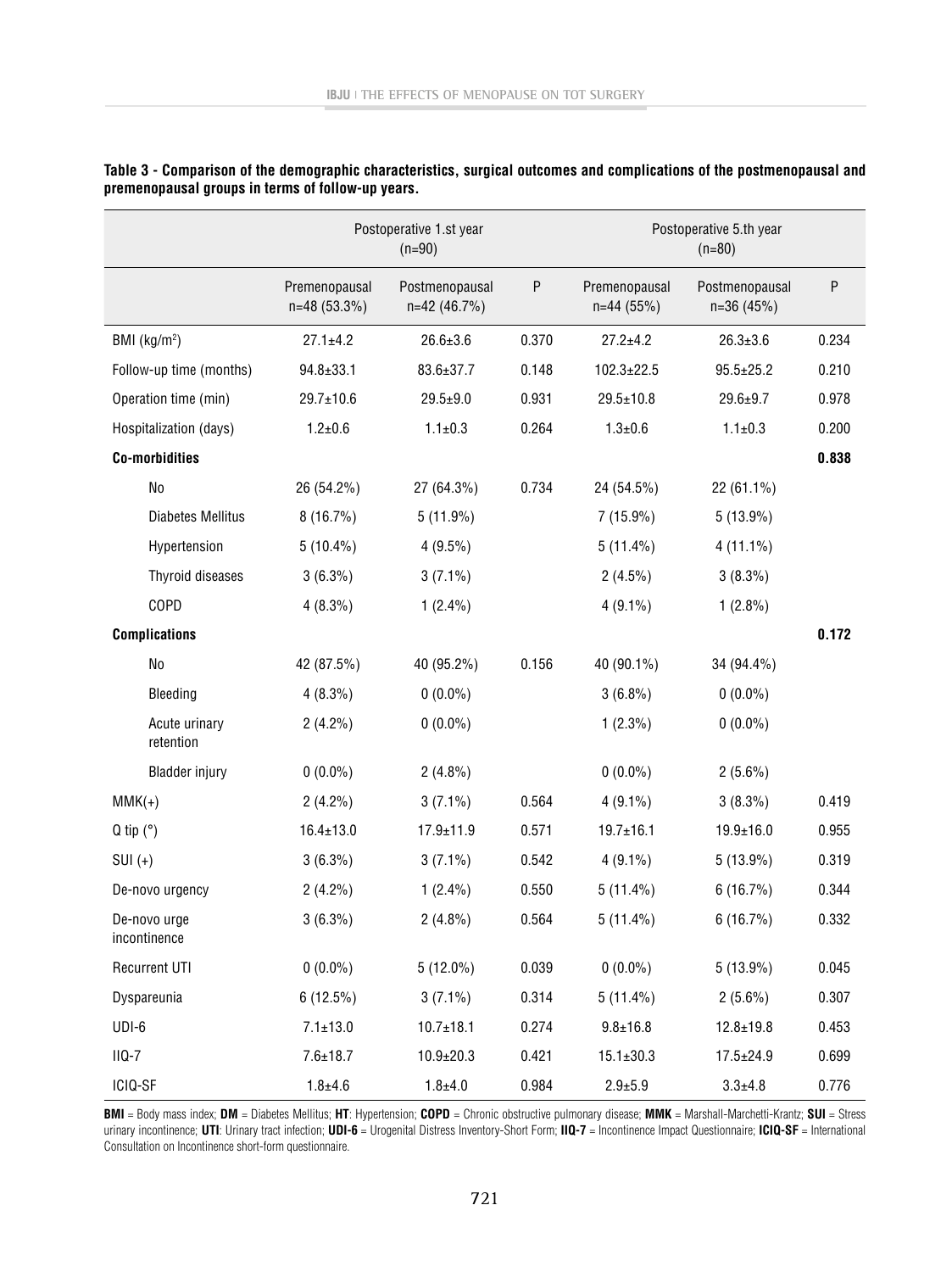the surgery than the postmenopausal women. In addition, the improvement in the UDI-6 scores of premenopausal women was more significant (8). In contrast to these results, researchers investigating the effect of menopause on the success and failure rate of the Burch procedure examined 258 patients and observed no effect of menopause on the failure rate (14). Yasa et al. showed that TOT surgery in SUI treatment had high rates of success and patient satisfaction and a low postoperative morbidity rate in postmenopausal women aged over 65 years (15). Agarwal et al. reported that TOT surgery was more successful in premenopausal women younger than 50 years with a urethral mobility greater than 30 degrees (16). In the present study, there was no difference between the postmenopausal and premenopausal groups in terms of TOT success and fifth-year follow-up evaluations. We did not find any difference in the duration of follow-up, operation time, and hospitalization time between the two groups. According to the results of the UDI-6 and IIQ-7 questionnaires, the postmenopausal and premenopausal groups did not differ in relation to the rates of TOT failure, TOT success and clinical improvement.

Arrabal-Polo et al. calculated the total complication rate of TOT surgery as 12% in their study (17). Kaelin-Gambirasio et al. found the peroperative and early postoperative complication rate to be 9.5% (18). In our study, the peroperative and early postoperative complication rate being 7.2% confirms the safety of the TOT operation.

Richter et al. comparatively evaluated patients under 65 years (34.6% premenopausal) and over 65 years (all postmenopausal) that underwent the Burch colposuspension or pubovaginal sling for the treatment of SUI and found no difference in the complication rates (including hemorrhage) of the two groups (19). Yasa et al. did not observe any bladder perforation among the postmenopausal patients aged below and over 65 years that underwent TOT surgery due to SUI and noted no statistically significant difference between the groups concerning other complications observed, namely voiding dysfunction, vaginal erosion, de novo urgency, and suprapubic or hip pain (15). In the current study, considering the four patients with a blood loss of more than 200mL, the rate of hemorrhage was 2.8%.

Voiding difficulty is another complication that develops in the postoperative period. Urinary obstruction that occurs in the first few days may be due to edema and pain, but in the following days, specifically within 10 days, this effect is minimized and the patient is expected to perform the voiding function without difficulty (20). In the present study, transient urinary retention developed in two patients (1.8%) in the early postoperative period, and therefore the catheter remained for one week. The patients were able to spontaneously urinate after the catheter was removed. The four patients with hemorrhage and the two patients with acute urinary retention were in the premenopausal group. Bladder injury was seen in only two patients, both in the postmenopausal group. Despite the absence of a statistically significant difference between the two groups in terms of complications, the presence of hemorrhage in four and acute urinary obstruction in two premenopausal patients could be explained by congestion, blood supply and edema due to estrogen, and similarly, the two cases of bladder injury being seen in the postmenopausal group can be attributed to the reduced level of estrogen, resulting in tissue thinning and increased fragility.

Another condition that can be seen after TOT operations is de novo urgency incontinence, which was identified at a rate of 5.6% in the first year and 13.8% in the fifth year of the current study. Consistent with the report of Yasa et al., we found no difference between the postmenopausal and premenopausal groups (15).

Urinary tract infection, another complication encountered after mid-urethral sling operations, occurs at a rate of 34% in the first three months and 50% in the first year (21, 22). The prevalence of recurrent UTI is reported as 6.4% in various case series (23). In a study by Weintraub et al., the rate of UTI was found to be 21.3% after mid-urethral sling surgery. When the groups with and without infection were considered, the mean age of the infection group was greater, but without statistical significance. The menopause status was not different in these groups. The authors suggested that UTI had a linear relationship with the presence of perineal hematoma and prolonged hospitalization time (24). In our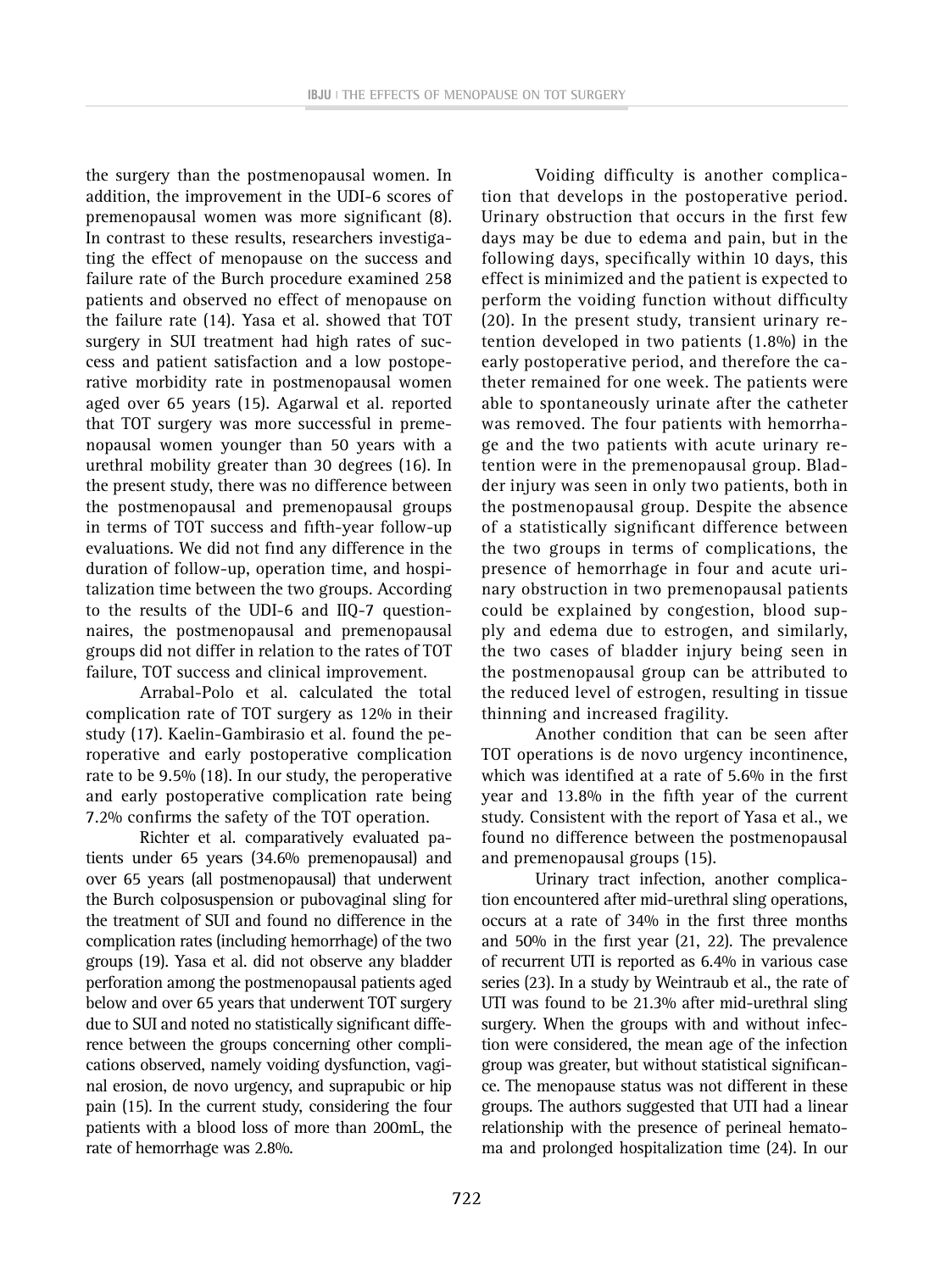patient groups, the rate of recurrent UTI was 5.6% in the first year and 6.3% in the fifth-year follow- -up. All the patients presenting with recurrent UTI were in the postmenopausal group, and there was a statistically significant difference for the first-year and fifth-year values. As expected, the mean age of the postmenopausal group was higher than that of the premenopausal group. None of the patients with recurrent UTI had peroperative complications. We consider that the reason for detecting increased recurrent UTI in the postmenopausal group is the reduced estrogen, blood supply, and weakening of the bladder mucosal barrier.

The main limitation of this study is its retrospective design. Data about menopause status of patients was only evaluated before TOT surgery also there was no data which patients used hormonal therapy for menopause.

### **CONCLUSIONS**

Transobturator tape surgery is an effective and reliable method according to the long-term outcomes reported in this paper. In the current study, we determined that the TOT success rates were not affected by the presence of menopause.

# **CONFLICT OF INTEREST**

None declared.

# **REFERENCES**

- 1. Haylen BT, de Ridder D, Freeman RM, Swift SE, Berghmans B, Lee J, et al. International Urogynecological Association (IUGA)/International Continence Society (ICS) joint report on the terminology for female pelvic floor dysfunction. Neurourol Urodyn. 2010;29:4-20.
- 2. Dumoulin C, Hunter KF, Moore K, Bradley CS, Burgio KL, Hagen S, et al. Conservative management for female urinary incontinence and pelvic organ prolapse review 2013: Summary of the 5th International Consultation on Incontinence. Neurourol Urodyn. 2016;35:15-20.
- 3. Abrams P, Cardozo L, Fall M, Griffiths D, Rosier P, Ulmsten U, et al. The standardisation of terminology of lower urinary tract function: report from the Standardisation Sub-committee of the International Continence Society. Neurourol Urodyn. 2002;21:167-78.
- 4. Staskin D, Kelleher C. Committee 5A initial assessment of urinary incontinence in adult male and female patients. In: Incontinence: 5th International Consultation on Incontinence, edited by P. Abrams, S. Khoury, A. J. Wein, and L. Cardozo. Paris: ICUD-EAU 2013;361–88.
- 5. Delorme E. [Transobturator urethral suspension: miniinvasive procedure in the treatment of stress urinary incontinence in women]. Prog Urol. 2001;11:1306-13.
- 6. Cardozo L, Rekers H, Tapp A, Barnick C, Shepherd A, Schussler B, et al. Oestriol in the treatment of postmenopausal urgency: a multicentre study. Maturitas. 1993;18:47-53.
- 7. Robinson D, Cardozo LD. The role of estrogens in female lower urinary tract dysfunction. Urology. 2003;62(4 Suppl 1):45-51.
- 8. Dursun P, Bildaci TB, Zeyneloglu HB, Kuscu E, Ayhan A. Transobturator tape operation is more effective in premenopausal women than in postmenopausal women with stress incontinence. Korean J Urol. 2011;52:612-5.
- 9. Karatas A, Duran B, Ozlu T, Koc O, Donmez ME, Guler A. Evaluation of treatment success in patients undergoing transobturator tape surgery. J Turk Soc Obstet Gynecol. 2014;2:115-8.
- 10. Cetinel B, Ozkan B, Can G. The validation study of ICIQ-SF Turkish. Turk J Urol. 2004; 30: 332-8.
- 11. Cam C, Sakalli M, Ay P, Cam M, Karateke A. Validation of the short forms of the incontinence impact questionnaire (IIQ-7) and the urogenital distress inventory (UDI-6) in a Turkish population. Neurourol Urodyn. 2007;26:129-33.
- 12. Cañete P, Ortiz E, Domingo S, Cano A. Transobturator suburethral tape in the treatment of stress urinary incontinence: efficacy and quality of life after 5 year followup. Maturitas. 2013;74:166-71.
- 13. Rechberger T, Futyma K, Jankiewicz K, Adamiak A, Bogusiewicz M, Skorupski P. Body mass index does not influence the outcome of anti-incontinence surgery among women whereas menopausal status and ageing do: a randomised trial. Int Urogynecol J. 2010;21:801-6.
- 14. Sun MJ, Ng SC, Tsui KP, Chang NE, Lin KC, Chen GD. Are there any predictors for failed Burch colposuspension? Taiwan J Obstet Gynecol. 2006;45:33-8.
- 15. Yasa C, Gungor Ugurlucan F, Dural O, Yumru H, Gunaydin C, Yalcin O. Transobturator Tape Operation for the Treatment of Stress Urinary Incontinence in Postmenopausal Women Aged Over 65Years. Low Urin Tract Symptoms. 2018;10:153-157.
- 16. Agarwal A, Patnaik P, Shaw D, Rathee V, Khan SW, Jain M, et al. Influence of Demographic and Clinical Factors on Surgical Outcomes of the Transobturator Tape Procedure in Patients with Stress Urinary Incontinence. Curr Urol. 2015;8:126-32.